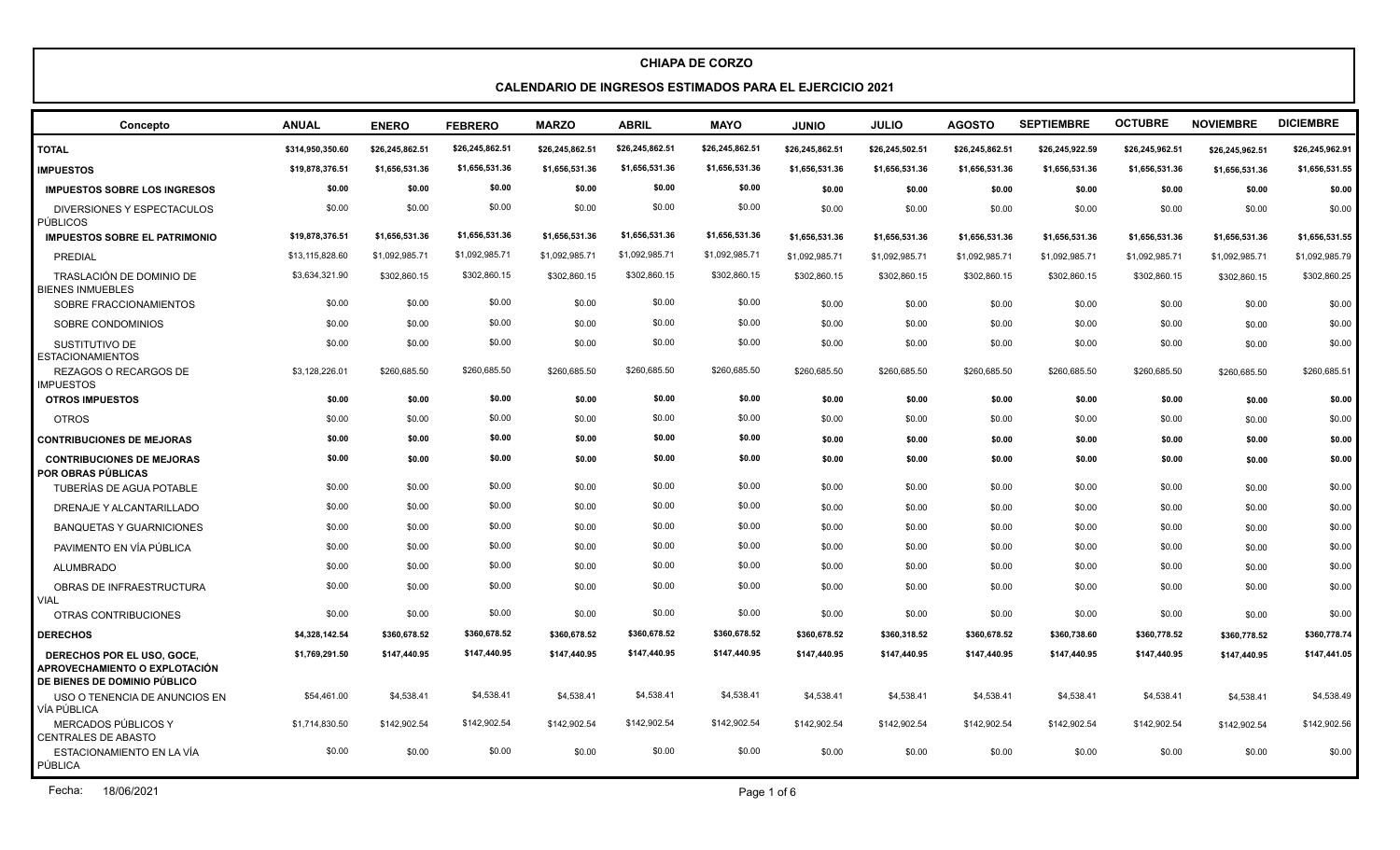**CALENDARIO DE INGRESOS ESTIMADOS PARA EL EJERCICIO 2021**

| Concepto                                                                                                               | <b>ANUAL</b>   | <b>ENERO</b> | <b>FEBRERO</b> | <b>MARZO</b> | <b>ABRIL</b> | <b>MAYO</b>  | <b>JUNIO</b> | <b>JULIO</b> | <b>AGOSTO</b> | <b>SEPTIEMBRE</b> | <b>OCTUBRE</b> | <b>NOVIEMBRE</b> | <b>DICIEMBRE</b> |
|------------------------------------------------------------------------------------------------------------------------|----------------|--------------|----------------|--------------|--------------|--------------|--------------|--------------|---------------|-------------------|----------------|------------------|------------------|
| <b>DERECHOS A LOS HIDROCARBUROS</b>                                                                                    | \$0.00         | \$0.00       | \$0.00         | \$0.00       | \$0.00       | \$0.00       | \$0.00       | \$0.00       | \$0.00        | \$0.00            | \$0.00         | \$0.00           | \$0.00           |
| POR EXTRACCIÓN DE PETRÓLEO<br><b>CRUDO</b>                                                                             | \$0.00         | \$0.00       | \$0.00         | \$0.00       | \$0.00       | \$0.00       | \$0.00       | \$0.00       | \$0.00        | \$0.00            | \$0.00         | \$0.00           | \$0.00           |
| <b>DERECHOS POR PRESTACIÓN DE</b><br><b>SERVICIOS</b>                                                                  | \$1,131,063.50 | \$94.255.29  | \$94,255.29    | \$94,255.29  | \$94,255.29  | \$94,255.29  | \$94.255.29  | \$94,255.29  | \$94.255.29   | \$94,255.29       | \$94,255.29    | \$94,255.29      | \$94,255.31      |
| SERVICIOS PÚBLICOS DE<br><b>PANTEONES</b>                                                                              | \$380,448.50   | \$31,704.04  | \$31,704.04    | \$31,704.04  | \$31,704.04  | \$31,704.04  | \$31,704.04  | \$31,704.04  | \$31,704.04   | \$31,704.04       | \$31,704.04    | \$31,704.04      | \$31,704.06      |
| RASTROS PÚBLICOS                                                                                                       | \$26,615.00    | \$2,217.92   | \$2,217.92     | \$2,217.92   | \$2,217.92   | \$2,217.92   | \$2,217.92   | \$2,217.92   | \$2,217.92    | \$2,217.92        | \$2,217.92     | \$2,217.92       | \$2,217.88       |
| SERVICIOS PÚBLICOS DE AGUA<br>POTABLE Y ALCANTARILLADO                                                                 | \$0.00         | \$0.00       | \$0.00         | \$0.00       | \$0.00       | \$0.00       | \$0.00       | \$0.00       | \$0.00        | \$0.00            | \$0.00         | \$0.00           | \$0.00           |
| LIMPIEZA DE LOTES BALDÍOS                                                                                              | \$0.00         | \$0.00       | \$0.00         | \$0.00       | \$0.00       | \$0.00       | \$0.00       | \$0.00       | \$0.00        | \$0.00            | \$0.00         | \$0.00           | \$0.00           |
| ASEO PÚBLICO                                                                                                           | \$724,000.00   | \$60,333.33  | \$60,333.33    | \$60,333.33  | \$60,333.33  | \$60,333.33  | \$60,333.33  | \$60,333.33  | \$60,333.33   | \$60,333.33       | \$60,333.33    | \$60,333.33      | \$60,333.37      |
| INSPECCIÓN SANITARIA                                                                                                   | \$0.00         | \$0.00       | \$0.00         | \$0.00       | \$0.00       | \$0.00       | \$0.00       | \$0.00       | \$0.00        | \$0.00            | \$0.00         | \$0.00           | \$0.00           |
| <b>OTROS DERECHOS</b>                                                                                                  | \$1,427,787.54 | \$118,982.28 | \$118,982.28   | \$118,982.28 | \$118,982.28 | \$118,982.28 | \$118,982.28 | \$118,622.28 | \$118,982.28  | \$119,042.36      | \$119,082.28   | \$119,082.28     | \$119,082.38     |
| <b>LICENCIAS</b>                                                                                                       | \$152,841.44   | \$12,736.78  | \$12,736.78    | \$12,736.78  | \$12,736.78  | \$12,736.78  | \$12,736.78  | \$12,376.78  | \$12,736.78   | \$12,796.86       | \$12,836.78    | \$12,836.78      | \$12,836.78      |
| LICENCIAS, PERMISOS PARA<br>CONSTRUCCIÓN Y OTROS                                                                       | \$1,213,473.10 | \$101,122.75 | \$101,122.75   | \$101,122.75 | \$101,122.75 | \$101,122.75 | \$101,122.75 | \$101,122.75 | \$101,122.75  | \$101,122.75      | \$101,122.75   | \$101,122.75     | \$101,122.85     |
| <b>CERTIFICACIONES Y</b><br>CONSTANCIAS                                                                                | \$59,031.00    | \$4,919.25   | \$4,919.25     | \$4,919.25   | \$4,919.25   | \$4,919.25   | \$4,919.25   | \$4,919.25   | \$4,919.25    | \$4,919.25        | \$4,919.25     | \$4,919.25       | \$4,919.25       |
| OTROS DERECHOS                                                                                                         | \$2,442.00     | \$203.50     | \$203.50       | \$203.50     | \$203.50     | \$203.50     | \$203.50     | \$203.50     | \$203.50      | \$203.50          | \$203.50       | \$203.50         | \$203.50         |
| <b>ACCESORIOS DE DERECHOS</b>                                                                                          | \$0.00         | \$0.00       | \$0.00         | \$0.00       | \$0.00       | \$0.00       | \$0.00       | \$0.00       | \$0.00        | \$0.00            | \$0.00         | \$0.00           | \$0.00           |
| REZAGOS O RECARGOS DE<br><b>DERECHOS</b>                                                                               | \$0.00         | \$0.00       | \$0.00         | \$0.00       | \$0.00       | \$0.00       | \$0.00       | \$0.00       | \$0.00        | \$0.00            | \$0.00         | \$0.00           | \$0.00           |
| <b>PRODUCTOS</b>                                                                                                       | \$0.00         | \$0.00       | \$0.00         | \$0.00       | \$0.00       | \$0.00       | \$0.00       | \$0.00       | \$0.00        | \$0.00            | \$0.00         | \$0.00           | \$0.00           |
| PRODUCTOS DE TIPO CORRIENTE                                                                                            | \$0.00         | \$0.00       | \$0.00         | \$0.00       | \$0.00       | \$0.00       | \$0.00       | \$0.00       | \$0.00        | \$0.00            | \$0.00         | \$0.00           | \$0.00           |
| <b>PRODUCTOS DERIVADOS DEL USO</b><br>Y APROVECHAMIENTO DE BIENES NO<br>SUJETOS A RÉGIMEN DE DOMINIO<br><b>PÚBLICO</b> | \$0.00         | \$0.00       | \$0.00         | \$0.00       | \$0.00       | \$0.00       | \$0.00       | \$0.00       | \$0.00        | \$0.00            | \$0.00         | \$0.00           | \$0.00           |
| PRODUCTOS DE BIENES<br><b>MUEBLES E INMUEBLES</b><br>(ARRENDAMIENTO)                                                   | \$0.00         | \$0.00       | \$0.00         | \$0.00       | \$0.00       | \$0.00       | \$0.00       | \$0.00       | \$0.00        | \$0.00            | \$0.00         | \$0.00           | \$0.00           |
| <b>PRODUCTOS DE</b><br>ESTACIONAMIENTOS PÚBLICOS<br><b>MUNICIPALES</b>                                                 | \$0.00         | \$0.00       | \$0.00         | \$0.00       | \$0.00       | \$0.00       | \$0.00       | \$0.00       | \$0.00        | \$0.00            | \$0.00         | \$0.00           | \$0.00           |
| <b>ENAJENACIÓN DE BIENES</b><br><b>MUEBLES NO SUJETOS A SER</b><br><b>INVENTARIADOS</b>                                | \$0.00         | \$0.00       | \$0.00         | \$0.00       | \$0.00       | \$0.00       | \$0.00       | \$0.00       | \$0.00        | \$0.00            | \$0.00         | \$0.00           | \$0.00           |
| PRODUCTOS DE BIENES<br><b>MUEBLES E INMUEBLES</b><br>(ENAJENACIÓN)                                                     | \$0.00         | \$0.00       | \$0.00         | \$0.00       | \$0.00       | \$0.00       | \$0.00       | \$0.00       | \$0.00        | \$0.00            | \$0.00         | \$0.00           | \$0.00           |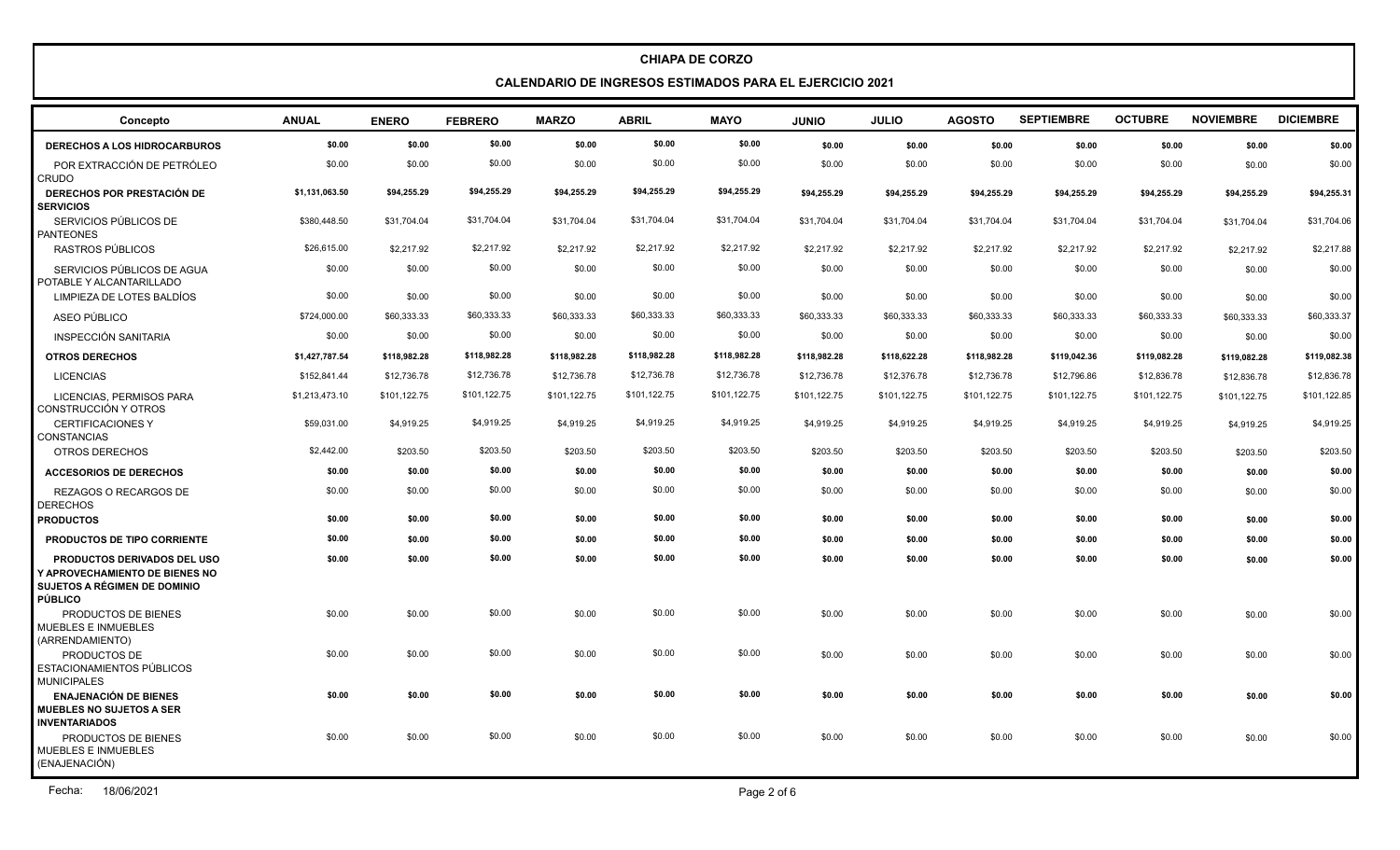**CALENDARIO DE INGRESOS ESTIMADOS PARA EL EJERCICIO 2021**

| Concepto                                                           | <b>ANUAL</b> | <b>ENERO</b> | <b>FEBRERO</b> | <b>MARZO</b> | <b>ABRIL</b> | <b>MAYO</b> | <b>JUNIO</b> | <b>JULIO</b> | <b>AGOSTO</b> | <b>SEPTIEMBRE</b> | <b>OCTUBRE</b> | <b>NOVIEMBRE</b> | <b>DICIEMBRE</b> |
|--------------------------------------------------------------------|--------------|--------------|----------------|--------------|--------------|-------------|--------------|--------------|---------------|-------------------|----------------|------------------|------------------|
| <b>ACCESORIOS DE PRODUCTOS</b>                                     | \$0.00       | \$0.00       | \$0.00         | \$0.00       | \$0.00       | \$0.00      | \$0.00       | \$0.00       | \$0.00        | \$0.00            | \$0.00         | \$0.00           | \$0.00           |
| REZAGOS O RECARGOS DE<br><b>PRODUCTOS</b>                          | \$0.00       | \$0.00       | \$0.00         | \$0.00       | \$0.00       | \$0.00      | \$0.00       | \$0.00       | \$0.00        | \$0.00            | \$0.00         | \$0.00           | \$0.00           |
| <b>OTROS PRODUCTOS QUE</b>                                         | \$0.00       | \$0.00       | \$0.00         | \$0.00       | \$0.00       | \$0.00      | \$0.00       | \$0.00       | \$0.00        | \$0.00            | \$0.00         | \$0.00           | \$0.00           |
| <b>GENERAN INGRESOS CORRIENTES</b>                                 |              |              |                |              |              |             |              |              |               |                   |                |                  |                  |
| PRODUCTOS DERIVADOS DE<br><b>BIENES MUEBLES</b>                    | \$0.00       | \$0.00       | \$0.00         | \$0.00       | \$0.00       | \$0.00      | \$0.00       | \$0.00       | \$0.00        | \$0.00            | \$0.00         | \$0.00           | \$0.00           |
| PRODUCTOS FINANCIEROS<br>(ORDINARIOS)                              | \$0.00       | \$0.00       | \$0.00         | \$0.00       | \$0.00       | \$0.00      | \$0.00       | \$0.00       | \$0.00        | \$0.00            | \$0.00         | \$0.00           | \$0.00           |
| PRODUCTOS FINANCIEROS<br>(CAPUFE)                                  | \$0.00       | \$0.00       | \$0.00         | \$0.00       | \$0.00       | \$0.00      | \$0.00       | \$0.00       | \$0.00        | \$0.00            | \$0.00         | \$0.00           | \$0.00           |
| PRODUCTOS FINANCIEROS<br>(OTROS CONVENIDOS)                        | \$0.00       | \$0.00       | \$0.00         | \$0.00       | \$0.00       | \$0.00      | \$0.00       | \$0.00       | \$0.00        | \$0.00            | \$0.00         | \$0.00           | \$0.00           |
| PRODUCTOS FINANCIEROS<br>(ADICIONALES ESTATALES)                   | \$0.00       | \$0.00       | \$0.00         | \$0.00       | \$0.00       | \$0.00      | \$0.00       | \$0.00       | \$0.00        | \$0.00            | \$0.00         | \$0.00           | \$0.00           |
| PRODUCTOS FINANCIEROS<br>(OTROS SUBSIDIOS)                         | \$0.00       | \$0.00       | \$0.00         | \$0.00       | \$0.00       | \$0.00      | \$0.00       | \$0.00       | \$0.00        | \$0.00            | \$0.00         | \$0.00           | \$0.00           |
| PRODUCTOS FINANCIEROS<br>(FINANCIAMIENTOS Y EMPRÉSTITOS)           | \$0.00       | \$0.00       | \$0.00         | \$0.00       | \$0.00       | \$0.00      | \$0.00       | \$0.00       | \$0.00        | \$0.00            | \$0.00         | \$0.00           | \$0.00           |
| OTROS PRODUCTOS                                                    | \$0.00       | \$0.00       | \$0.00         | \$0.00       | \$0.00       | \$0.00      | \$0.00       | \$0.00       | \$0.00        | \$0.00            | \$0.00         | \$0.00           | \$0.00           |
| <b>APROVECHAMIENTOS</b>                                            | \$597,281.50 | \$49,773.48  | \$49,773.48    | \$49,773.48  | \$49,773.48  | \$49,773.48 | \$49,773.48  | \$49,773.48  | \$49,773.48   | \$49,773.48       | \$49,773.48    | \$49,773.48      | \$49,773.22      |
| <b>APROVECHAMIENTOS DE TIPO</b><br><b>CORRIENTE</b>                | \$597,281.50 | \$49,773.48  | \$49,773.48    | \$49,773.48  | \$49,773.48  | \$49,773.48 | \$49,773.48  | \$49,773.48  | \$49,773.48   | \$49,773.48       | \$49,773.48    | \$49,773.48      | \$49,773.22      |
| <b>INCENTIVOS DERIVADOS DE LA</b><br>COLABORACIÓN FISCAL           | \$0.00       | \$0.00       | \$0.00         | \$0.00       | \$0.00       | \$0.00      | \$0.00       | \$0.00       | \$0.00        | \$0.00            | \$0.00         | \$0.00           | \$0.00           |
| <b>ISR PARTICIPABLE</b>                                            | \$0.00       | \$0.00       | \$0.00         | \$0.00       | \$0.00       | \$0.00      | \$0.00       | \$0.00       | \$0.00        | \$0.00            | \$0.00         | \$0.00           | \$0.00           |
| <b>MULTAS</b>                                                      | \$597,281.50 | \$49,773.48  | \$49,773.48    | \$49,773.48  | \$49,773.48  | \$49,773.48 | \$49,773.48  | \$49,773.48  | \$49,773.48   | \$49,773.48       | \$49,773.48    | \$49,773.48      | \$49,773.22      |
| <b>MULTAS</b>                                                      | \$597,281.50 | \$49,773.48  | \$49,773.48    | \$49,773.48  | \$49,773.48  | \$49,773.48 | \$49,773.48  | \$49,773.48  | \$49,773.48   | \$49,773.48       | \$49,773.48    | \$49,773.48      | \$49,773.22      |
| <b>INDEMNIZACIONES</b>                                             | \$0.00       | \$0.00       | \$0.00         | \$0.00       | \$0.00       | \$0.00      | \$0.00       | \$0.00       | \$0.00        | \$0.00            | \$0.00         | \$0.00           | \$0.00           |
| <b>INDEMNIZACIONES</b>                                             | \$0.00       | \$0.00       | \$0.00         | \$0.00       | \$0.00       | \$0.00      | \$0.00       | \$0.00       | \$0.00        | \$0.00            | \$0.00         | \$0.00           | \$0.00           |
| <b>REINTEGROS</b>                                                  | \$0.00       | \$0.00       | \$0.00         | \$0.00       | \$0.00       | \$0.00      | \$0.00       | \$0.00       | \$0.00        | \$0.00            | \$0.00         | \$0.00           | \$0.00           |
| <b>REINTEGROS Y ALCANCES</b>                                       | \$0.00       | \$0.00       | \$0.00         | \$0.00       | \$0.00       | \$0.00      | \$0.00       | \$0.00       | \$0.00        | \$0.00            | \$0.00         | \$0.00           | \$0.00           |
| <b>APROVECHAMIENTOS</b><br>PROVENIENTES DE OBRAS PÚBLICAS          | \$0.00       | \$0.00       | \$0.00         | \$0.00       | \$0.00       | \$0.00      | \$0.00       | \$0.00       | \$0.00        | \$0.00            | \$0.00         | \$0.00           | \$0.00           |
| RETENCIONES DE OBRA PÚBLICA                                        | \$0.00       | \$0.00       | \$0.00         | \$0.00       | \$0.00       | \$0.00      | \$0.00       | \$0.00       | \$0.00        | \$0.00            | \$0.00         | \$0.00           | \$0.00           |
| <b>APROVECHAMIENTOS POR</b><br><b>APORTACIONES Y COOPERACIONES</b> | \$0.00       | \$0.00       | \$0.00         | \$0.00       | \$0.00       | \$0.00      | \$0.00       | \$0.00       | \$0.00        | \$0.00            | \$0.00         | \$0.00           | \$0.00           |
| DONATIVOS, HERENCIAS Y<br>LEGADOS A FAVOR DEL MUNICIPIO            | \$0.00       | \$0.00       | \$0.00         | \$0.00       | \$0.00       | \$0.00      | \$0.00       | \$0.00       | \$0.00        | \$0.00            | \$0.00         | \$0.00           | \$0.00           |
| <b>ACCESORIOS DE</b><br><b>APROVECHAMIENTOS</b>                    | \$0.00       | \$0.00       | \$0.00         | \$0.00       | \$0.00       | \$0.00      | \$0.00       | \$0.00       | \$0.00        | \$0.00            | \$0.00         | \$0.00           | \$0.00           |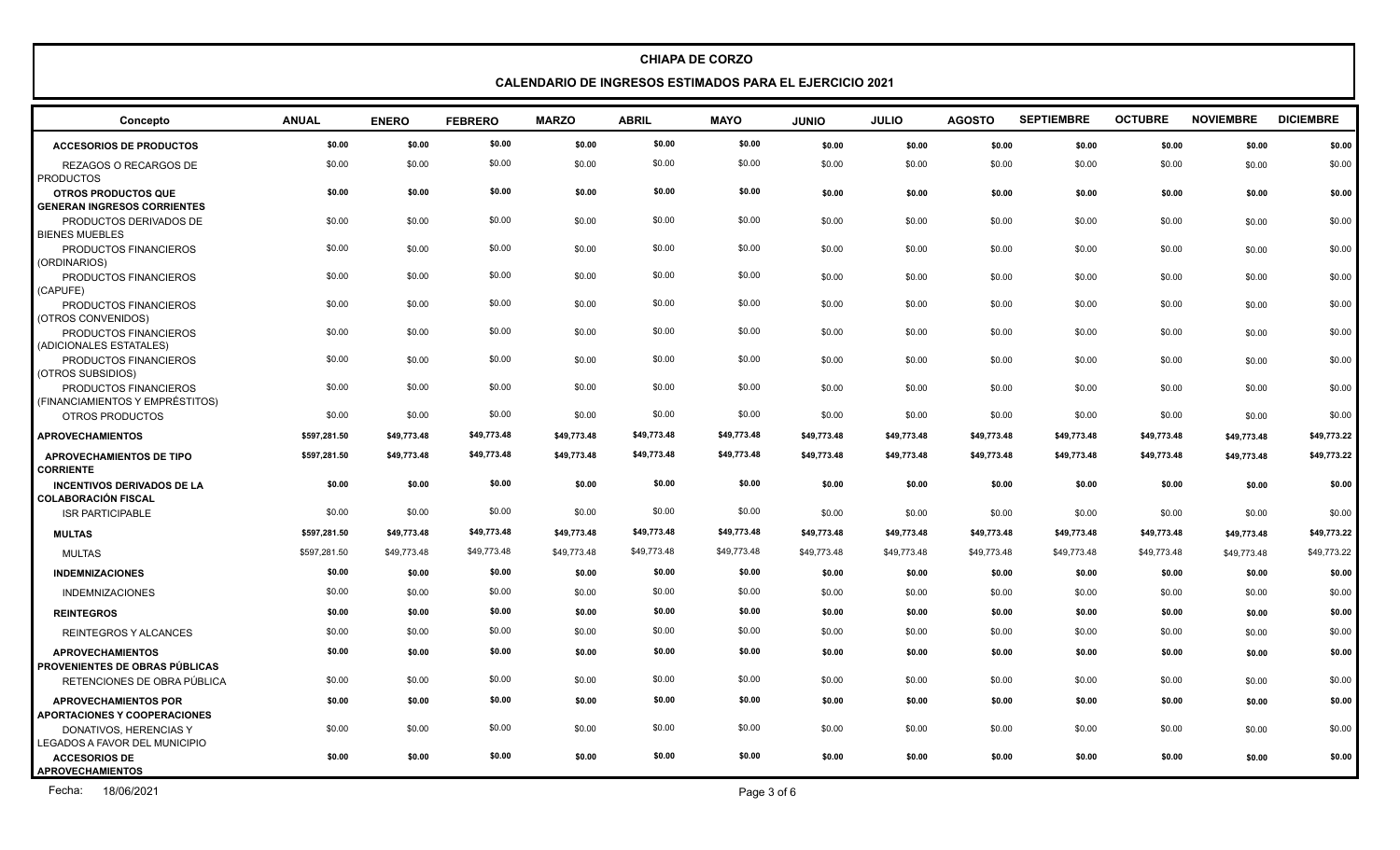**CALENDARIO DE INGRESOS ESTIMADOS PARA EL EJERCICIO 2021**

| Concepto                                                                                                                          | <b>ANUAL</b>     | <b>ENERO</b>    | <b>FEBRERO</b>  | <b>MARZO</b>    | <b>ABRIL</b>    | <b>MAYO</b>     | <b>OINUL</b>    | <b>JULIO</b>    | <b>AGOSTO</b>   | <b>SEPTIEMBRE</b> | <b>OCTUBRE</b>  | <b>NOVIEMBRE</b> | <b>DICIEMBRE</b> |
|-----------------------------------------------------------------------------------------------------------------------------------|------------------|-----------------|-----------------|-----------------|-----------------|-----------------|-----------------|-----------------|-----------------|-------------------|-----------------|------------------|------------------|
| REZAGOS O RECARGOS DE<br><b>APROVECHAMIENTOS</b>                                                                                  | \$0.00           | \$0.00          | \$0.00          | \$0.00          | \$0.00          | \$0.00          | \$0.00          | \$0.00          | \$0.00          | \$0.00            | \$0.00          | \$0.00           | \$0.00           |
| <b>OTROS APROVECHAMIENTOS</b>                                                                                                     | \$0.00           | \$0.00          | \$0.00          | \$0.00          | \$0.00          | \$0.00          | \$0.00          | \$0.00          | \$0.00          | \$0.00            | \$0.00          | \$0.00           | \$0.00           |
| REPARACIÓN DEL DAÑO                                                                                                               | \$0.00           | \$0.00          | \$0.00          | \$0.00          | \$0.00          | \$0.00          | \$0.00          | \$0.00          | \$0.00          | \$0.00            | \$0.00          | \$0.00           | \$0.00           |
| CONCESIONES PARA LA<br>EXPLOTACIÓN DE BIENES<br><b>PATRIMONIALES</b>                                                              | \$0.00           | \$0.00          | \$0.00          | \$0.00          | \$0.00          | \$0.00          | \$0.00          | \$0.00          | \$0.00          | \$0.00            | \$0.00          | \$0.00           | \$0.00           |
| <b>RESTITUCIONES QUE POR</b><br>CUALQUIER CAUSA SE HAGAN AL<br><b>FISCO</b>                                                       | \$0.00           | \$0.00          | \$0.00          | \$0.00          | \$0.00          | \$0.00          | \$0.00          | \$0.00          | \$0.00          | \$0.00            | \$0.00          | \$0.00           | \$0.00           |
| <b>TESOROS</b>                                                                                                                    | \$0.00           | \$0.00          | \$0.00          | \$0.00          | \$0.00          | \$0.00          | \$0.00          | \$0.00          | \$0.00          | \$0.00            | \$0.00          | \$0.00           | \$0.00           |
| <b>RENDIMIENTOS POR</b><br><b>ADQUISICIONES DE BIENES</b>                                                                         | \$0.00           | \$0.00          | \$0.00          | \$0.00          | \$0.00          | \$0.00          | \$0.00          | \$0.00          | \$0.00          | \$0.00            | \$0.00          | \$0.00           | \$0.00           |
| <b>FIANZAS O CAUCIONES QUE LA</b><br>AUTORIDAD ADMINISTRATIVA ORDENE<br><b>HACER EFECTIVA</b>                                     | \$0.00           | \$0.00          | \$0.00          | \$0.00          | \$0.00          | \$0.00          | \$0.00          | \$0.00          | \$0.00          | \$0.00            | \$0.00          | \$0.00           | \$0.00           |
| <b>GASTOS DE EJECUCIÓN</b>                                                                                                        | \$0.00           | \$0.00          | \$0.00          | \$0.00          | \$0.00          | \$0.00          | \$0.00          | \$0.00          | \$0.00          | \$0.00            | \$0.00          | \$0.00           | \$0.00           |
| <b>INGRESOS POR VENTAS DE BIENES Y</b><br><b>SERVICIOS</b>                                                                        | \$0.00           | \$0.00          | \$0.00          | \$0.00          | \$0.00          | \$0.00          | \$0.00          | \$0.00          | \$0.00          | \$0.00            | \$0.00          | \$0.00           | \$0.00           |
| <b>INGRESOS POR VENTA DE BIENES Y</b><br><b>SERVICIOS PRODUCIDOS EN</b><br><b>ESTABLECIMIENTOS DEL GOBIERNO</b><br><b>CENTRAL</b> | \$0.00           | \$0.00          | \$0.00          | \$0.00          | \$0.00          | \$0.00          | \$0.00          | \$0.00          | \$0.00          | \$0.00            | \$0.00          | \$0.00           | \$0.00           |
| <b>INGRESOS PROPIOS DE ENTES</b><br><b>DESCENTRALIZADOS</b>                                                                       | \$0.00           | \$0.00          | \$0.00          | \$0.00          | \$0.00          | \$0.00          | \$0.00          | \$0.00          | \$0.00          | \$0.00            | \$0.00          | \$0.00           | \$0.00           |
| <b>DIF MUNICIPAL</b>                                                                                                              | \$0.00           | \$0.00          | \$0.00          | \$0.00          | \$0.00          | \$0.00          | \$0.00          | \$0.00          | \$0.00          | \$0.00            | \$0.00          | \$0.00           | \$0.00           |
| SISTEMA DE AGUA POTABLE                                                                                                           | \$0.00           | \$0.00          | \$0.00          | \$0.00          | \$0.00          | \$0.00          | \$0.00          | \$0.00          | \$0.00          | \$0.00            | \$0.00          | \$0.00           | \$0.00           |
| <b>OTROS</b>                                                                                                                      | \$0.00           | \$0.00          | \$0.00          | \$0.00          | \$0.00          | \$0.00          | \$0.00          | \$0.00          | \$0.00          | \$0.00            | \$0.00          | \$0.00           | \$0.00           |
| <b>PARTICIPACIONES Y APORTACIONES</b>                                                                                             | \$290,146,550.05 | \$24,178,879.15 | \$24,178,879.15 | \$24,178,879.15 | \$24,178,879.15 | \$24,178,879.15 | \$24,178,879.15 | \$24,178,879.15 | \$24,178,879.15 | \$24,178,879.15   | \$24,178,879.15 | \$24,178,879.15  | \$24,178,879.40  |
| <b>PARTICIPACIONES</b>                                                                                                            | \$83,077,588.05  | \$6,923,132.32  | \$6,923,132.32  | \$6,923,132.32  | \$6,923,132.32  | \$6,923,132.32  | \$6,923,132.32  | \$6,923,132.32  | \$6,923,132.32  | \$6,923,132.32    | \$6,923,132.32  | \$6,923,132.32   | \$6,923,132.53   |
| <b>RAMO 28</b>                                                                                                                    | \$83,077,588.05  | \$6,923,132.32  | \$6,923,132.32  | \$6,923,132.32  | \$6,923,132.32  | \$6,923,132.32  | \$6,923,132.32  | \$6,923,132.32  | \$6,923,132.32  | \$6,923,132.32    | \$6,923,132.32  | \$6,923,132.32   | \$6,923,132.53   |
| <b>FONDO GENERAL DE</b><br><b>PARTICIPACIONES</b>                                                                                 | \$70,716,452.73  | \$5,893,037.72  | \$5,893,037.72  | \$5,893,037.72  | \$5,893,037.72  | \$5,893,037.72  | \$5,893,037.72  | \$5,893,037.72  | \$5,893,037.72  | \$5,893,037.72    | \$5,893,037.72  | \$5,893,037.72   | \$5,893,037.81   |
| FONDO DE FOMENTO MUNICIPAL                                                                                                        | \$11,512,281.89  | \$959,356.82    | \$959,356.82    | \$959,356.82    | \$959,356.82    | \$959,356.82    | \$959,356.82    | \$959,356.82    | \$959,356.82    | \$959,356.82      | \$959,356.82    | \$959,356.82     | \$959,356.87     |
| <b>IMPUESTOS ESPECIALES SOBRE</b><br>PRODUCTOS Y SERVICIOS                                                                        | \$487,968.27     | \$40,664.02     | \$40,664.02     | \$40,664.02     | \$40,664.02     | \$40,664.02     | \$40,664.02     | \$40,664.02     | \$40,664.02     | \$40,664.02       | \$40,664.02     | \$40,664.02      | \$40,664.05      |
| <b>IMPUESTO SOBRE AUTOMÓVILES</b><br><b>NUEVOS</b>                                                                                | \$360,885.16     | \$30,073.76     | \$30,073.76     | \$30,073.76     | \$30,073.76     | \$30,073.76     | \$30,073.76     | \$30,073.76     | \$30,073.76     | \$30,073.76       | \$30,073.76     | \$30,073.76      | \$30,073.80      |
| <b>TENENCIA</b>                                                                                                                   | \$0.00           | \$0.00          | \$0.00          | \$0.00          | \$0.00          | \$0.00          | \$0.00          | \$0.00          | \$0.00          | \$0.00            | \$0.00          | \$0.00           | \$0.00           |
| FONDO DE FISCALIZACIÓN                                                                                                            | \$0.00           | \$0.00          | \$0.00          | \$0.00          | \$0.00          | \$0.00          | \$0.00          | \$0.00          | \$0.00          | \$0.00            | \$0.00          | \$0.00           | \$0.00           |
|                                                                                                                                   |                  |                 |                 |                 |                 |                 |                 |                 |                 |                   |                 |                  |                  |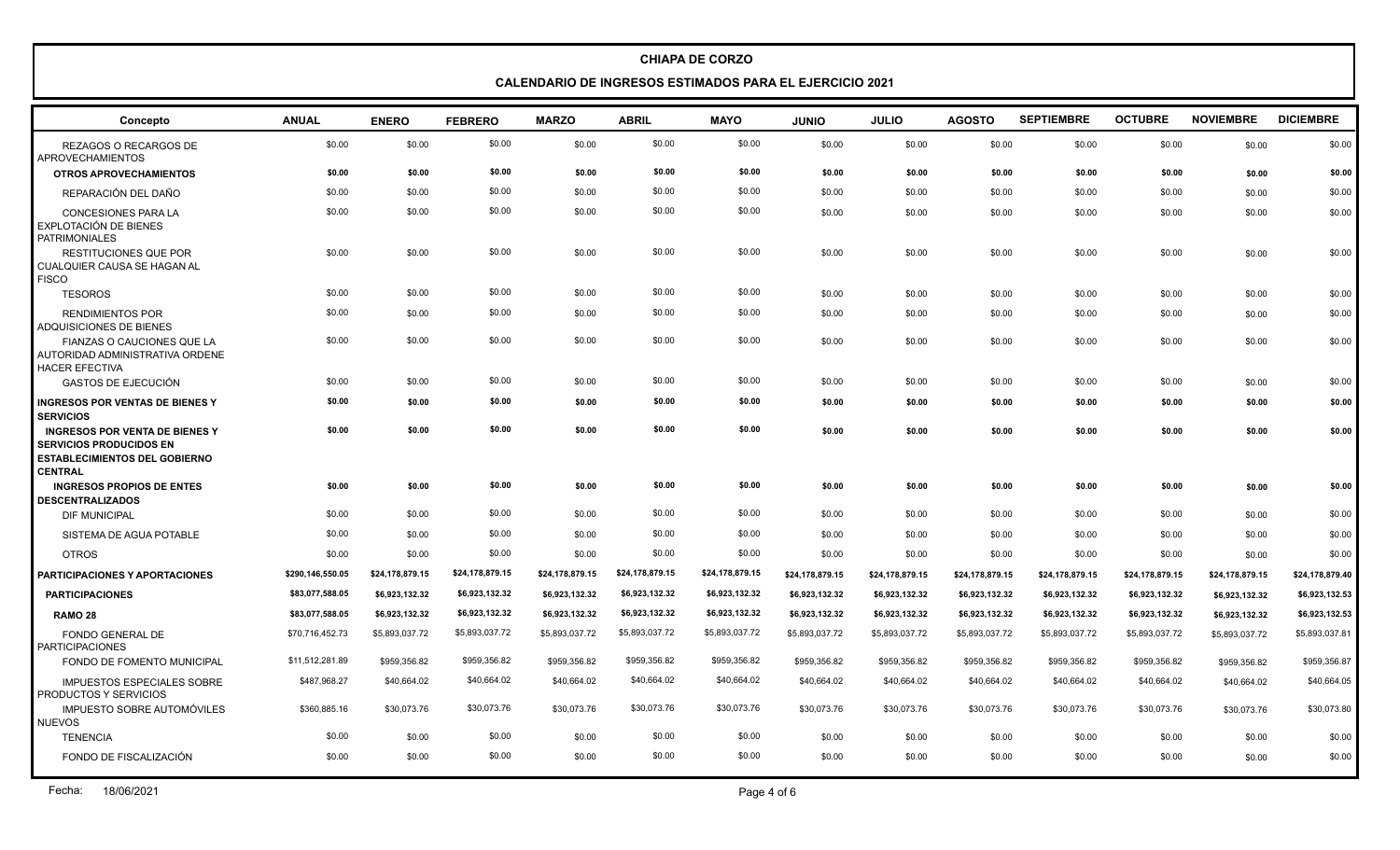#### **CALENDARIO DE INGRESOS ESTIMADOS PARA EL EJERCICIO 2021**

| Concepto                                                                                                                                          | <b>ANUAL</b>     | <b>ENERO</b>    | <b>FEBRERO</b>  | <b>MARZO</b>    | <b>ABRIL</b>    | <b>MAYO</b>     | <b>JUNIO</b>    | <b>JULIO</b>    | <b>AGOSTO</b>   | <b>SEPTIEMBRE</b> | <b>OCTUBRE</b>  | <b>NOVIEMBRE</b> | <b>DICIEMBRE</b> |
|---------------------------------------------------------------------------------------------------------------------------------------------------|------------------|-----------------|-----------------|-----------------|-----------------|-----------------|-----------------|-----------------|-----------------|-------------------|-----------------|------------------|------------------|
| PARTICIPACIÓN DEL IMPUESTO A<br>LA VENTA FINAL DE GASOLINAS Y<br><b>DIESEL</b>                                                                    | \$0.00           | \$0.00          | \$0.00          | \$0.00          | \$0.00          | \$0.00          | \$0.00          | \$0.00          | \$0.00          | \$0.00            | \$0.00          | \$0.00           | \$0.00           |
| FONDO DE COMPENSACIÓN                                                                                                                             | \$0.00           | \$0.00          | \$0.00          | \$0.00          | \$0.00          | \$0.00          | \$0.00          | \$0.00          | \$0.00          | \$0.00            | \$0.00          | \$0.00           | \$0.00           |
| FONDO DE EXTRACCIÓN DE<br><b>HIDROCARBUROS</b>                                                                                                    | \$0.00           | \$0.00          | \$0.00          | \$0.00          | \$0.00          | \$0.00          | \$0.00          | \$0.00          | \$0.00          | \$0.00            | \$0.00          | \$0.00           | \$0.00           |
| <b>IMPUESTOS LOCALES A LA VENTA</b><br>FINAL DE LOS BIENES GRAVADOS CON<br>EL IMPUESTO ESPECIAL SOBRE<br><b>PRODUCCIÓN Y SERVICIOS</b>            | \$0.00           | \$0.00          | \$0.00          | \$0.00          | \$0.00          | \$0.00          | \$0.00          | \$0.00          | \$0.00          | \$0.00            | \$0.00          | \$0.00           | \$0.00           |
| <b>APORTACIONES</b>                                                                                                                               | \$207,068,962.00 | \$17,255,746.83 | \$17,255,746.83 | \$17,255,746.83 | \$17,255,746.83 | \$17,255,746.83 | \$17,255,746.83 | \$17,255,746.83 | \$17,255,746.83 | \$17,255,746.83   | \$17,255,746.83 | \$17,255,746.83  | \$17,255,746.87  |
| RAMO 33 F-III                                                                                                                                     | \$128,736,838.00 | \$10,728,069.83 | \$10,728,069.83 | \$10,728,069.83 | \$10,728,069.83 | \$10,728,069.83 | \$10,728,069.83 | \$10,728,069.83 | \$10,728,069.83 | \$10,728,069.83   | \$10,728,069.83 | \$10,728,069.83  | \$10,728,069.87  |
| FONDO DE INFRAESTRUCTURA<br>SOCIAL MUNICIPAL (FISM)                                                                                               | \$128,736,838.00 | \$10,728,069.83 | \$10,728,069.83 | \$10,728,069.83 | \$10,728,069.83 | \$10,728,069.83 | \$10,728,069.83 | \$10,728,069.83 | \$10,728,069.83 | \$10,728,069.83   | \$10,728,069.83 | \$10,728,069.83  | \$10,728,069.87  |
| PRODUCTOS FINANCIEROS DEL<br>RAMO 33-FISM                                                                                                         | \$0.00           | \$0.00          | \$0.00          | \$0.00          | \$0.00          | \$0.00          | \$0.00          | \$0.00          | \$0.00          | \$0.00            | \$0.00          | \$0.00           | \$0.00           |
| PRODUCTOS FINANCIEROS DEL<br>RAMO 33-FISM DE EJERCICIOS<br><b>ANTERIORES</b>                                                                      | \$0.00           | \$0.00          | \$0.00          | \$0.00          | \$0.00          | \$0.00          | \$0.00          | \$0.00          | \$0.00          | \$0.00            | \$0.00          | \$0.00           | \$0.00           |
| RAMO 33 F-IV                                                                                                                                      | \$78,332,124.00  | \$6,527,677.00  | \$6,527,677.00  | \$6,527,677.00  | \$6,527,677.00  | \$6,527,677.00  | \$6,527,677.00  | \$6,527,677.00  | \$6,527,677.00  | \$6,527,677.00    | \$6,527,677.00  | \$6,527,677.00   | \$6,527,677.00   |
| FONDO DE APORTACIONES PARA<br><b>EL FORTALECIMIENTO MUNICIPAL</b><br>(FORTAMUN)                                                                   | \$78,332,124.00  | \$6,527,677.00  | \$6,527,677.00  | \$6,527,677.00  | \$6,527,677.00  | \$6,527,677.00  | \$6,527,677.00  | \$6,527,677.00  | \$6,527,677.00  | \$6,527,677.00    | \$6,527,677.00  | \$6,527,677.00   | \$6,527,677.00   |
| PRODUCTOS FINANCIEROS DEL<br>RAMO 33-FORTAMUN                                                                                                     | \$0.00           | \$0.00          | \$0.00          | \$0.00          | \$0.00          | \$0.00          | \$0.00          | \$0.00          | \$0.00          | \$0.00            | \$0.00          | \$0.00           | \$0.00           |
| PRODUCTOS FINANCIEROS DEL<br>RAMO 33-FORTAMUN DE EJERCICIOS<br><b>ANTERIORES</b>                                                                  | \$0.00           | \$0.00          | \$0.00          | \$0.00          | \$0.00          | \$0.00          | \$0.00          | \$0.00          | \$0.00          | \$0.00            | \$0.00          | \$0.00           | \$0.00           |
| <b>CONVENIDOS</b>                                                                                                                                 | \$0.00           | \$0.00          | \$0.00          | \$0.00          | \$0.00          | \$0.00          | \$0.00          | \$0.00          | \$0.00          | \$0.00            | \$0.00          | \$0.00           | \$0.00           |
| <b>CONVENIDOS</b>                                                                                                                                 | \$0.00           | \$0.00          | \$0.00          | \$0.00          | \$0.00          | \$0.00          | \$0.00          | \$0.00          | \$0.00          | \$0.00            | \$0.00          | \$0.00           | \$0.00           |
| <b>CAPUFE</b>                                                                                                                                     | \$0.00           | \$0.00          | \$0.00          | \$0.00          | \$0.00          | \$0.00          | \$0.00          | \$0.00          | \$0.00          | \$0.00            | \$0.00          | \$0.00           | \$0.00           |
| <b>BEBIDAS ALCOHÓLICAS</b>                                                                                                                        | \$0.00           | \$0.00          | \$0.00          | \$0.00          | \$0.00          | \$0.00          | \$0.00          | \$0.00          | \$0.00          | \$0.00            | \$0.00          | \$0.00           | \$0.00           |
| <b>REGISTRO CIVIL</b>                                                                                                                             | \$0.00           | \$0.00          | \$0.00          | \$0.00          | \$0.00          | \$0.00          | \$0.00          | \$0.00          | \$0.00          | \$0.00            | \$0.00          | \$0.00           | \$0.00           |
| ZONA FEDERAL MARÍTIMO<br><b>TERRESTRE</b>                                                                                                         | \$0.00           | \$0.00          | \$0.00          | \$0.00          | \$0.00          | \$0.00          | \$0.00          | \$0.00          | \$0.00          | \$0.00            | \$0.00          | \$0.00           | \$0.00           |
| VIGILANCIA Y CONTROL DE<br>MERCANCÍA EXTRANJERA                                                                                                   | \$0.00           | \$0.00          | \$0.00          | \$0.00          | \$0.00          | \$0.00          | \$0.00          | \$0.00          | \$0.00          | \$0.00            | \$0.00          | \$0.00           | \$0.00           |
| USO, GOCE O<br>APROVECHAMIENTO DE INMUEBLES<br>UBICADOS EN ZONAS CONTIGUAS A<br>CAUCES DE CORRIENTES Y VASOS O<br>DEPÓSITOS DE PROPIEDAD NACIONAL | \$0.00           | \$0.00          | \$0.00          | \$0.00          | \$0.00          | \$0.00          | \$0.00          | \$0.00          | \$0.00          | \$0.00            | \$0.00          | \$0.00           | \$0.00           |